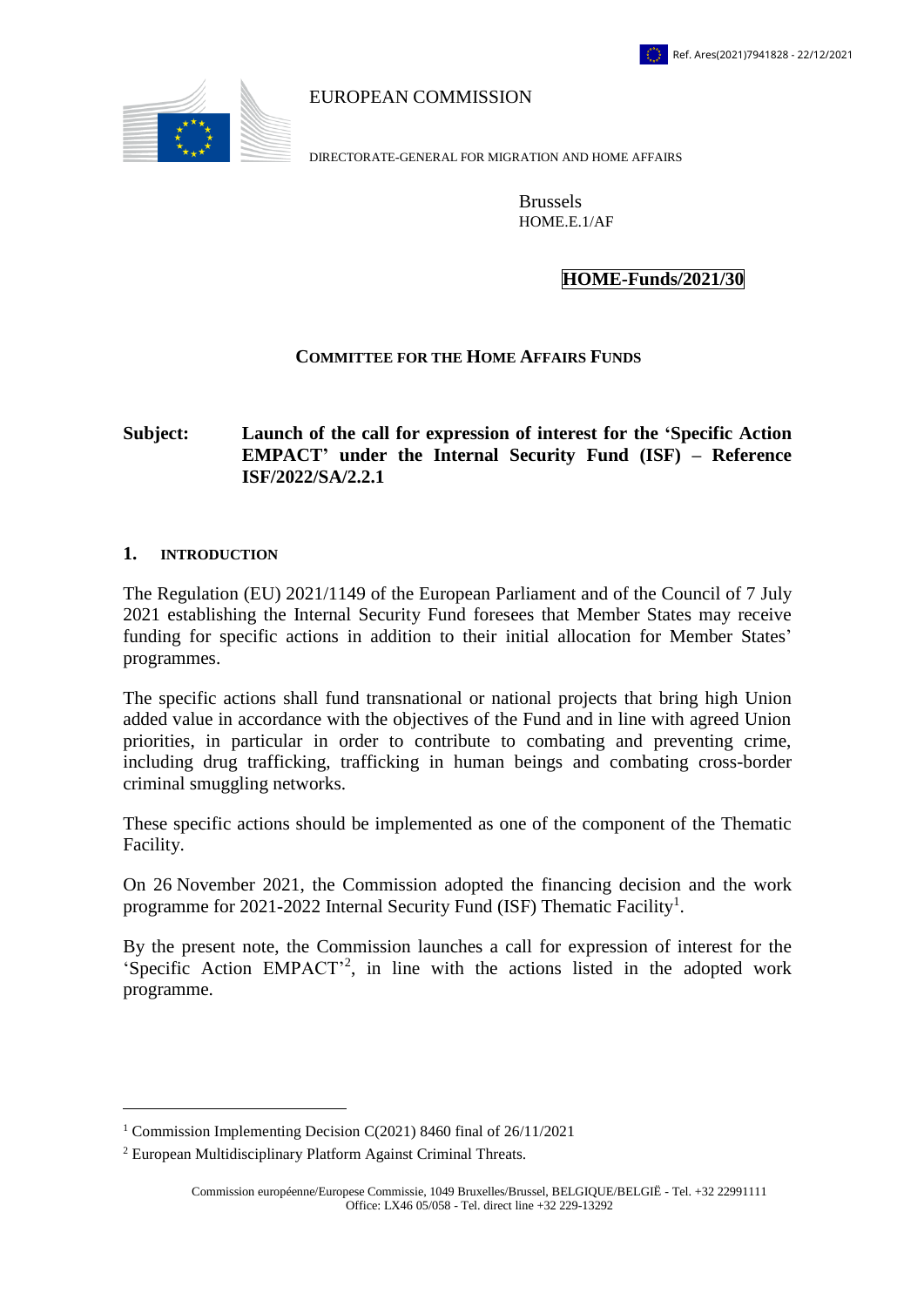### **2. GENERAL PRINCIPLES**

The actions will be implemented by one or more Member States participating in the Fund via funding received in addition to the allocation under the Member States' programmes.

Funding for specific actions is added to the Member States' programme allocations at programme adoption or by means of a programme amendment. That additional funding is earmarked for the specific action concerned and shall not be used for other actions in the Member State's programme, except in duly justified circumstances and as approved by the Commission through the amendment of the Member State's programme. This means that, as a rule, in case of under-spending or non-implementation of this specific action, Member States will not be able to use the corresponding amount to support any other action of their programme. In such cases, any unused amount would be reimbursed to the Union budget and/or decommitted, except under the circumstances referred to above.

Whereas the regular EU co-financing rate under the Member States' programmes will not exceed 75% of the total eligible costs, specific actions may benefit from an increased cofinancing rate of 90%.

The specific action must be implemented by the Member States in accordance with the ISF Regulation<sup>3</sup> and the Common Provisions Regulation (EU)  $2021/1060$  (CPR).

Your attention is in particular drawn to one provision of the CPR. As regards the valued added tax ("VAT") eligibility regime, Article  $64(1)(c)$  of the CPR provides that VAT is not eligible, except:

- (i) "for operations the total cost of which is below EUR 5 000 000 (including VAT);
- (ii) for operations the total cost of which is at least EUR 5 000 000 (including VAT) where it is non-recoverable under national VAT legislation".

## **3. CALL FOR EXPRESSION OF INTEREST**

## **3.1. Indicative budget available**

The 2021-2022 ISF Thematic Facility work programme indicates that for all specific actions under this Fund EUR 22 million are available.

The indicative amount envisaged for this ISF/2022/SA/2.2.1 call is **EUR 15 million**.

Requested amounts (i.e. EU contribution to a Member State ISF programme for the "Specific Action EMPACT"):

## The **requested amount(s) must not be lower that EUR 800 000 per application**.

The requested amount should ideally range between EUR 800 000 and EUR 1 000 000 per application, as all EMPACT crime priorities must be considered equally.

In order to optimise the use of ISF funding, the requested amount per application can be higher than the 'ideal range' if duly justified, yet should ideally not exceed EUR 2 000 000.

 $\overline{a}$ <sup>3</sup> Regulation (EU) 2021/1149 of the European Parliament and of the Council of 7 July 2021 establishing the Internal Security Fund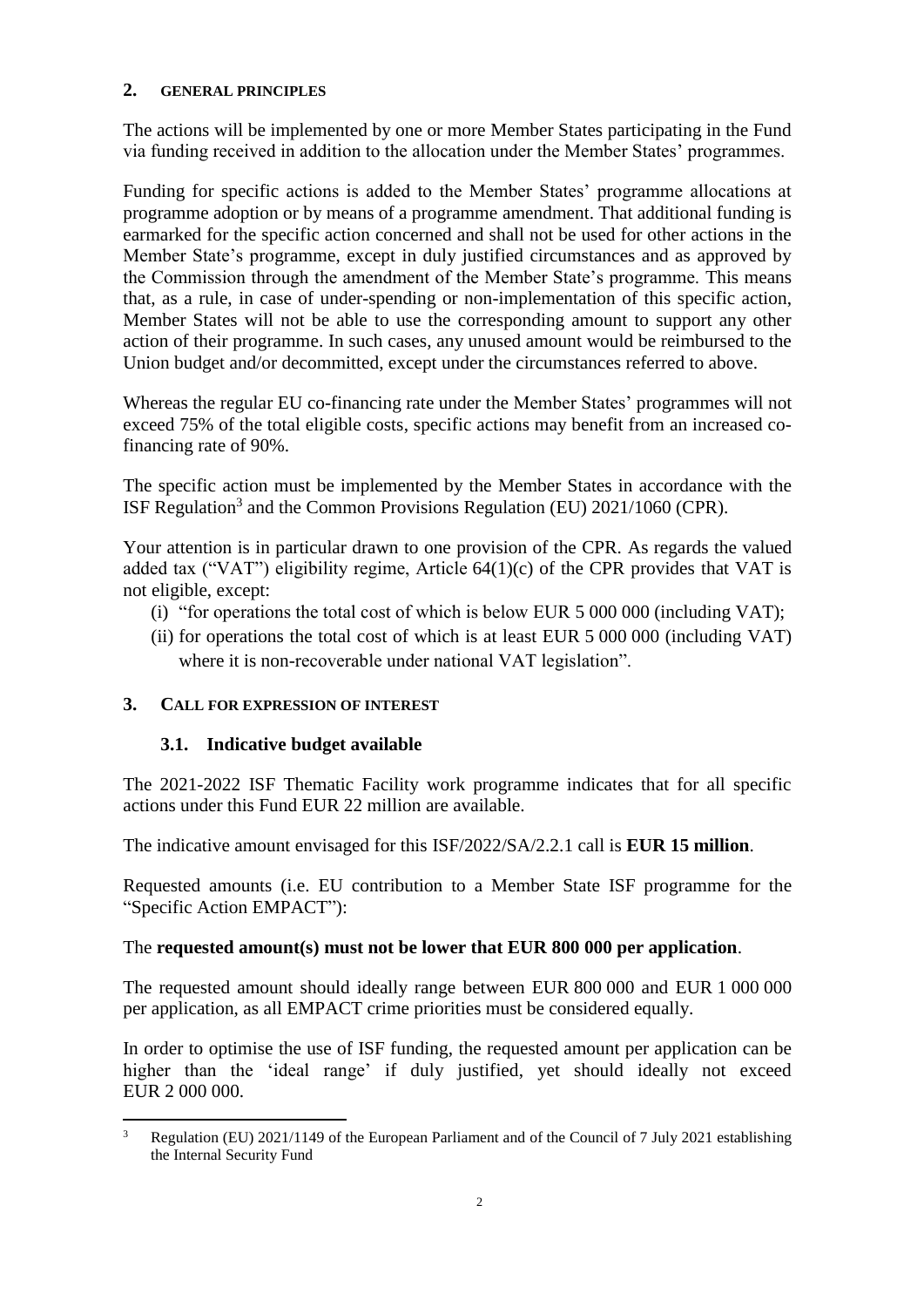Should a great number of applications be received and successful, the final amount to be allocated to a Member State's programme may be lowered.

Applicants are strongly encouraged to request coherent amounts, based on their needs.

Should an EU Member State decide not to apply for the "Specific Action EMPACT", it is invited to inform the European Commission as soon as possible, and no later than 31 January 2022, so that the other EU Member States can be notified and have an opportunity to adapt their potential applications<sup>4</sup>.

# **3.2. Background for the specific action**

The "EU Policy Cycle for organised and serious international crime", now simply called EMPACT (the European Multidisciplinary Platform Against Criminal Threats), was adopted by the EU in  $2010^5$ . EMPACT runs in four-year cycles and helps connecting the dots to build a real security ecosystem. It is a multidisciplinary cooperation platform of Member States, supported by all EU institutions, bodies and agencies (such as the Commission services, OLAF, Europol, Frontex, Eurojust, CEPOL, eu-LISA, EFCA and others). Third countries, international organisations, and other public and private partners are also associated. EU Member States retain the overall drivership of EMPACT<sup>6</sup>.

On 24 July 2020, the European Commission presented the Security Union Strategy 2020- 2025<sup>7</sup> . The Strategy identified four main priorities: (i) a future-proof security environment, (ii) tackling evolving threats, (iii) protecting Europeans from terrorism and organised crime, (iv) a strong European security ecosystem. In the Strategy, the Commission emphasised that *"the EU would also benefit from more strategic coherence*  [and that] *EMPACT (…) provides a criminal intelligence-led methodology for authorities to jointly tackle the most important criminal threats affecting the EU."* 

In its Council conclusions on the permanent continuation of EMPACT 2022, the Council of the European Union called upon the Commission to "*integrate and articulate the EMPACT instrument, whenever pertinent, with relevant EU security policies, and capacity-building programmes*" 8 .

In this context, the Commission mentioned EMPACT in several of the EU strategies and action plans, recently adopted by the Commission: the EU strategy for a more effective fight against child sexual abuse<sup>9</sup>, the EU Action Plan on Firearms trafficking 2020-

<sup>4</sup> This information can be sent to the ISF specific actions functional mailbox [HOME-ISF-SPECIFIC-](mailto:HOME-ISF-SPECIFIC-ACTIONS@ec.europa.eu)[ACTIONS@ec.europa.eu.](mailto:HOME-ISF-SPECIFIC-ACTIONS@ec.europa.eu)

<sup>&</sup>lt;sup>5</sup> 3043<sup>rd</sup> Justice and Home Affairs [Council](https://www.consilium.europa.eu/uedocs/cms_data/docs/pressdata/en/jha/117583.pdf) meeting, Brussels, 8 and 9 November 2010: Council [conclusions on the creation and implementation of an EU policy cycle for organised and serious](https://www.consilium.europa.eu/uedocs/cms_data/docs/pressdata/en/jha/117583.pdf)  [international crime.](https://www.consilium.europa.eu/uedocs/cms_data/docs/pressdata/en/jha/117583.pdf)

<sup>6</sup> According to the [EMPACT Terms of Reference \(Council document 9921/21 of 17 June 2021\),](https://data.consilium.europa.eu/doc/document/ST-9921-2021-INIT/en/pdf) beyond the supervising role of the Standing Committee on Operational Cooperation on Internal Security (COSI), only EU Member States can be appointed as "driver" of an Operational Action Plan (OAP). EU Member States or an EU Agency can be appointed as "co-driver(s)". The European Commission as well as third countries/parties can be appointed as "action leader(s)", under the responsibility of the "Driver".

<sup>7</sup> [COM \(2020\) 605 final.](https://eur-lex.europa.eu/legal-content/EN/TXT/?uri=CELEX%3A52020DC0605)

<sup>8</sup> [Council document 6481/21 of 26 February 2021 \(Public\).](https://data.consilium.europa.eu/doc/document/ST-6481-2021-INIT/en/pdf)

<sup>9</sup> [COM \(2020\) 607 final.](https://ec.europa.eu/home-affairs/system/files/2020-07/20200724_com-2020-607-commission-communication_en.pdf)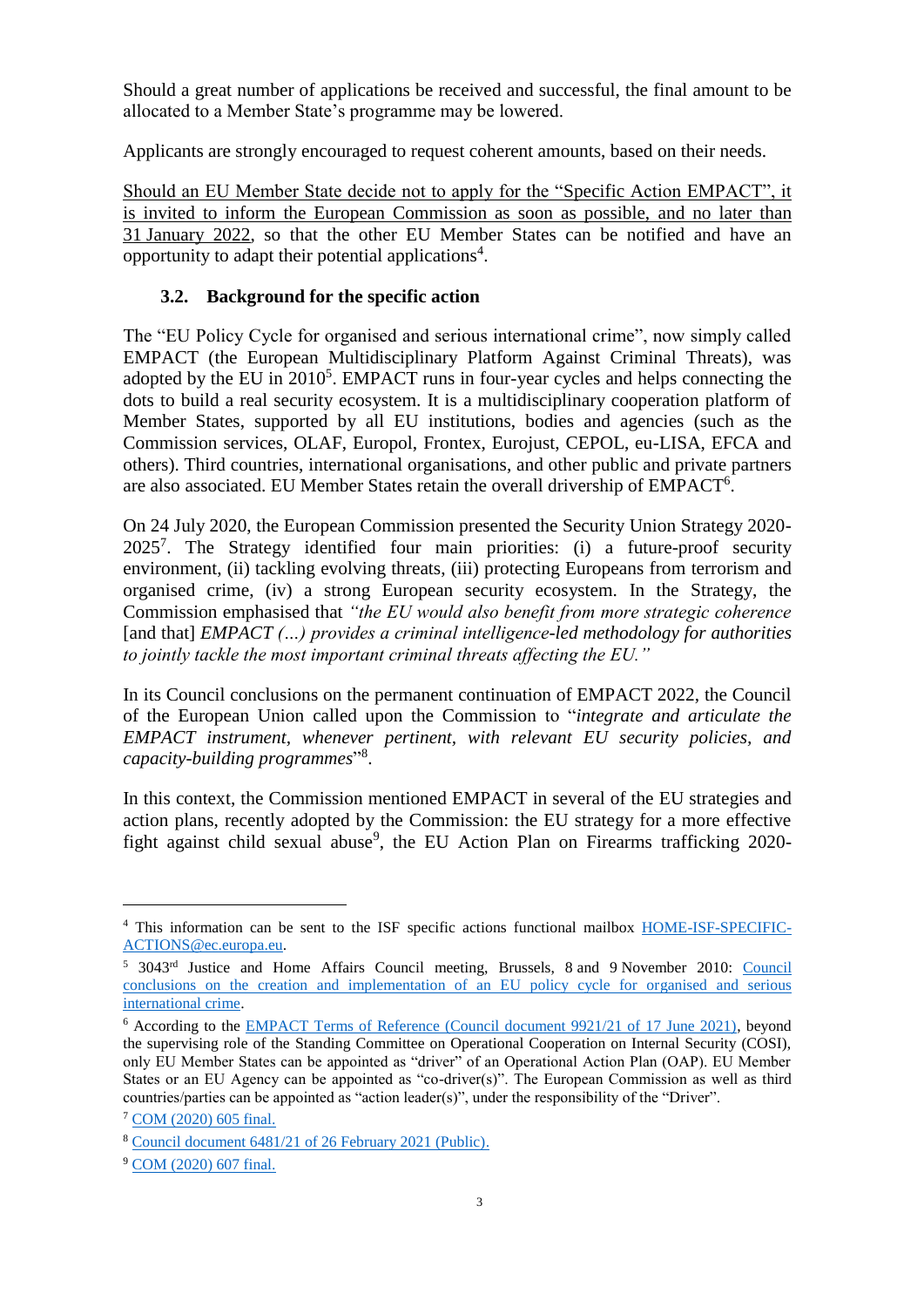$2025^{10}$  (and this latter aspect in the Counter-Terrorism agenda for the EU<sup>11</sup>), the EU Agenda on Drugs and Action Plan / EU Drugs Strategy 2021-2025<sup>12</sup>, the EU Strategy on Combatting Trafficking in Human Beings  $2021-2025^{13}$ , and the renewed EU action plan against migrant smuggling  $(2021-2025)^{14}$ .

Additionally, in order to address the evolving threats posed by organised and serious international crime, the Commission presented in April 2021 the EU Strategy to Tackle Organised Crime 2021-2025<sup>15</sup>, which strongly articulates with EMPACT. The Strategy sets out actions along four priorities: 1) boosting law enforcement and judicial cooperation, 2) effective investigations to tackle criminal networks and high-priority crimes, 3) eliminate criminal profits to fight infiltration of legal economy, 4) make law enforcement and the judiciary fit for the digital age.

As regards the first priority, a Commission "Staff Working Document on  $EMPACT^{16}$ " is accompanying this Strategy and provides the Commission's views on how to reinforce EMPACT and develop it in the future with six work strands, in order to make it the key EU flagship instrument for cooperation at EU level to fight organised and serious international crime.

One of the work strands aims at significantly reinforcing the funding of EMPACT. Therefore, an envelope dedicated to EMPACT activities has been earmarked via a specific action within the 2021-2022 ISF Thematic Facility.

The reinforcement of the funding of EMPACT through this specific action is also a direct follow-up of the latest independent evaluation, which clearly underlined that the resources allocated to EMPACT over a four-year timeframe were small given the scale and the ambition of the programme, and that EU Member States' involvement and commitment were constrained due to low financial and human resources available at the national level<sup>17</sup>.

Funding provided through the "Specific Action EMPACT" is complementary with EMPACT related initiatives and actions that Member States could finance under their ISF programmes in accordance with the ISF basic act, and which should mainly be aimed at national actions needed to intensify the Member State's participation in EMPACT. It is also complementary to the yearly envelope dedicated to EMPACT in Europol's budget (EUR 4 million) that is made available to stakeholders, via two strands of grants, namely high-value grants (HVGs) and low-value grants (LVGs), as well as with other funding sources, e.g. for meetings<sup>18</sup> or from EU networks or experts groups<sup>19</sup>.

<sup>10</sup> [COM \(2020\) 608 final.](https://eur-lex.europa.eu/legal-content/EN/TXT/?uri=CELEX%3A52020DC0608)

<sup>11</sup> [COM \(2020\) 795 final.](https://eur-lex.europa.eu/legal-content/EN/TXT/?uri=CELEX%3A52020DC0795&qid=1631885972581)

<sup>12</sup> [Council document 14178/20 of 18 December 2020 \(Public\).](https://data.consilium.europa.eu/doc/document/ST-14178-2020-INIT/en/pdf)

<sup>13</sup> [COM \(2021\) 171 final.](https://ec.europa.eu/home-affairs/system/files_en?file=2021-04/14042021_eu_strategy_on_combatting_trafficking_in_human_beings_2021-2025_com-2021-171-1_en.pdf)

<sup>14</sup> [COM \(2021\) 591 final.](https://ec.europa.eu/home-affairs/renewed-eu-action-plan-against-migrant-smuggling-2021-2025-com-2021-591_en)

<sup>15</sup> [COM \(2021\) 170 final.](https://eur-lex.europa.eu/legal-content/EN/TXT/?uri=CELEX%3A52021DC0170&qid=1632306192409)

<sup>&</sup>lt;sup>16</sup> [SWD \(2021\) 74 final.](https://ec.europa.eu/home-affairs/system/files/2021-04/14042021_empact_the_eu_flagship_instrument_for_cooperation_to_fight_organised_and_serious_international_crime_swd-2021-74_en.pdf)

<sup>&</sup>lt;sup>17</sup> Independent Evaluation – Council documents 11992/20 (LIMITE) + ADD1 (EU RESTRICTED)  $\&$ 11993/20 (EU LIMITE).

<sup>&</sup>lt;sup>18</sup> Outside this grant regime, Member States have the possibility to request funding of operational meetings taking place at Europol and strategic meetings referred to in the [EMPACT Terms of Reference \(Council](https://data.consilium.europa.eu/doc/document/ST-9921-2021-INIT/en/pdf)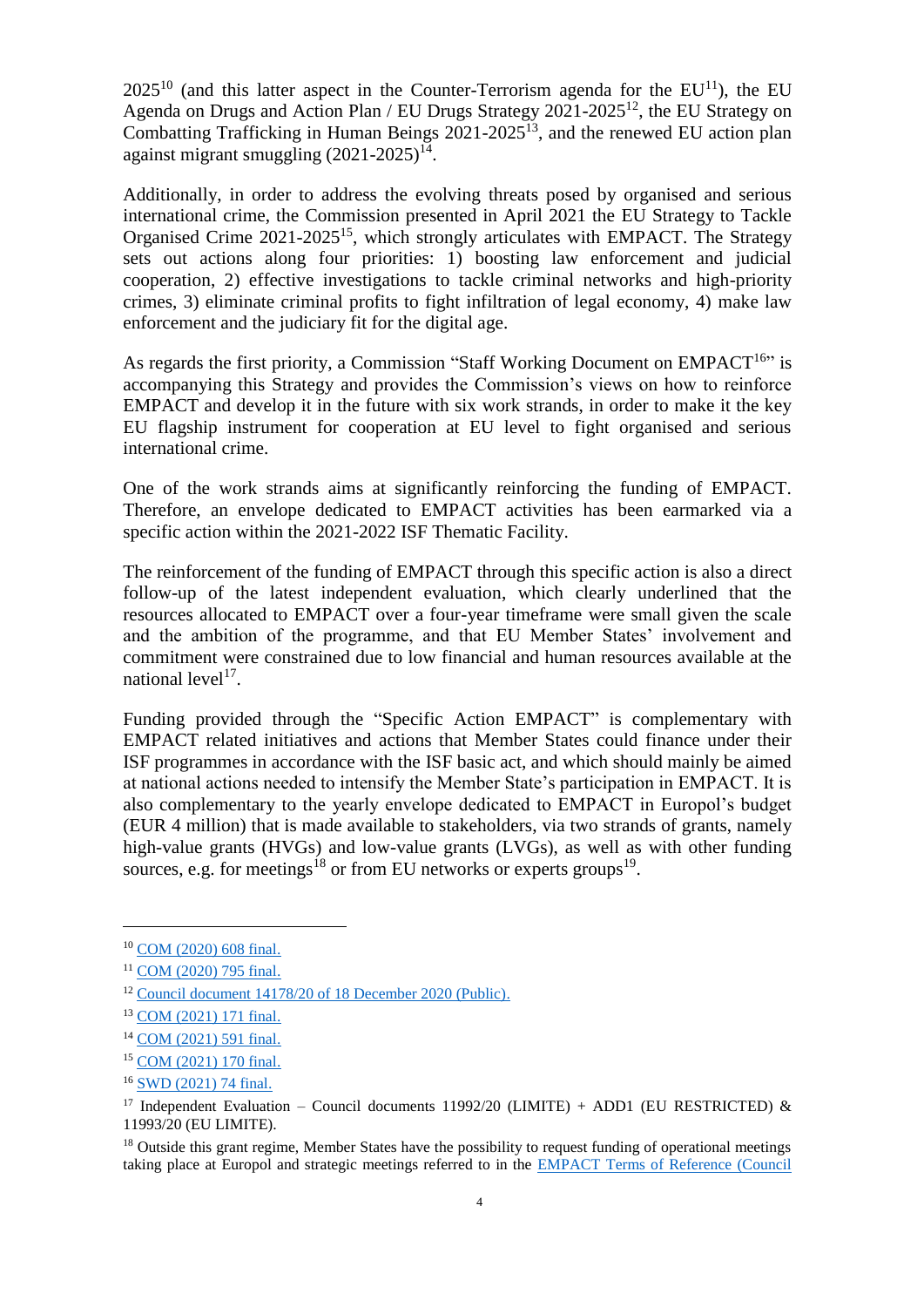## **3.3. Scope and purpose of the specific action**

The objective of this specific action is to enable EMPACT stakeholders to develop more complex and long-term operations and to increase coordination and cooperation of law enforcement and other competent authorities within and between Member States and with other actors, through the financing of operational actions (OAs) as laid down in the EMPACT operational action plans (EMPACT OAPs<sup>20</sup>) and aiming at implementing the common horizontal strategic goals (CHSGs) contained in the EMPACT multi-annual strategic plan (MASP) designed for the EMPACT cycle 2022-2025<sup>21</sup>.

The EMPACT OAPs are elaborated by Member States and their partners, for the time being on an annual basis, to coordinate actions against the below mentioned prioritized issues, and approved by the Standing Committee on Operational Cooperation on Internal Security (COSI).

Furthermore, this specific action will also provide Member States with an opportunity to access funds that they can use over the whole lifespan of the upcoming EMPACT cycle 2022-2025.

## The **specific action proposed has to address either**:

(i) one of the fifteen (15) criminal topics tackled through operational action plans (OAPs), as defined in the Council conclusions setting the EU's priorities for the fight against serious and organised crime, on the condition that it includes activities related to one or more of the common horizontal strategic goals (CHSGs),

## **OR**

 $\overline{a}$ 

(ii) one of the nine (9) common horizontal strategic goals (CHSGs), on the condition that it contains activities relevant for at least one of the fifteen (15) criminal topics tackled through operational action plans (OAPs).

#### \*\*\*

## The **fifteen (15) criminal topics tackled through operational action plans (OAPs)** are:

[document 9921/21 of 17 June 2021\).](https://data.consilium.europa.eu/doc/document/ST-9921-2021-INIT/en/pdf) Such meetings are directly funded and logistically supported by Europol in accordance with the rules applicable to the Europol Budget. Other EU Agencies – other than Europol – involved in EMPACT activities (e.g. Eurojust, Frontex, CEPOL, etc.) also have to possibility to fund EMPACT-related meetings from their own budget.

 $19$  For instance, the @ON Network to counter mafia-style serious and organized crime groups is funded by the EU (DG HOME). It facilitates the on-site deployment of specialised investigators across Member States to assist in investigations into cross-border organised crime groups. The @ON Network has expressed its commitment for a closer link to EMPACT in its work against criminal networks.

<sup>&</sup>lt;sup>20</sup> The EMPACT OAPs define the activities to be implemented per crime priority and specify: (i) the entities that have the overall management responsibility for an OAP (namely the 'Drivers' and the 'Co-Drivers'), (ii) those in charge of the implementation of an individual operational activity (namely the 'Action Leaders') and, (iii) those that contribute to the implementation of an activity (namely the 'Participants').

<sup>21</sup> Council document 10109/21 of 23 June 2021 (EU LIMITE), 'EMPACT 2022+: Multi Annual Strategic Plan (MASP) Common Horizontal Strategic Goals (CHSG) 2022-2025'.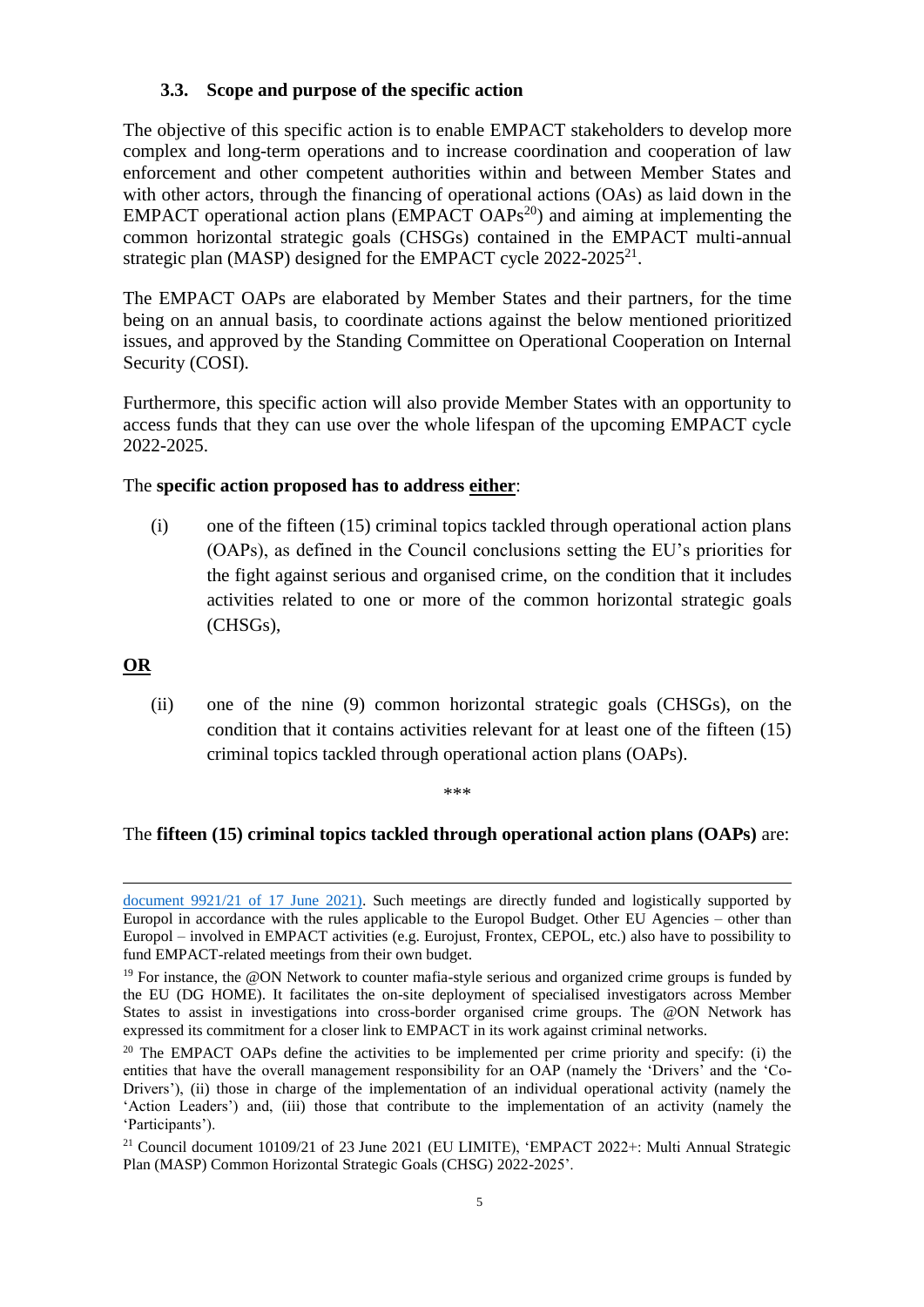- 1. **High-risk criminal networks** (notably those using corruption, acts of violence, firearms and money laundering through parallel underground financial systems),
- 2. **Cyber-attacks**,
- 3. **Trafficking in human beings** (all forms of exploitation, including labour and sexual exploitation),
- 4. **Child sexual exploitation** (online and offline),
- 5. **Migrant smuggling**,
- 6. (Drugs trafficking) **The production, trafficking and distribution of cannabis, cocaine and heroin**,
- 7. (Drugs trafficking) **The production, trafficking and distribution of synthetic drugs and new psychoactive substances**,
- 8. (Fraud, Economic and financial crimes) **Online fraud schemes**,
- 9. (Fraud, Economic and financial crimes) **Excise fraud**,
- 10. (Fraud, Economic and financial crimes) **Missing trader intra community (MTIC) fraud**,
- 11. (Fraud, Economic and financial crimes) **Intellectual property crime, counterfeiting of goods and currencies**,
- 12. (Fraud, Economic and financial crimes) **Criminal finances, money laundering and asset recovery**,
- 13. **Organised property crime** (organised burglaries, theft and robberies, motor vehicle crime and illegal trade in cultural goods),
- 14. **Environmental crime** (all forms, with a specific focus on waste and wildlife trafficking),
- 15. **Firearms trafficking**.

#### The **nine (9) common horizontal strategic goals (CHSGs)** are:

- 1. The development or update of the **criminal intelligence picture**,
- 2. **Investigations and judicial response**, with a specific focus on high-risk criminal networks (HRCN) and key individuals,
- 3. **Coordinated controls and operations targeting the online and offline trade in illicit goods & services**,
- 4. The **fight against criminal finances, money laundering and the facilitation of asset recovery**,
- 5. The **fight against document fraud**,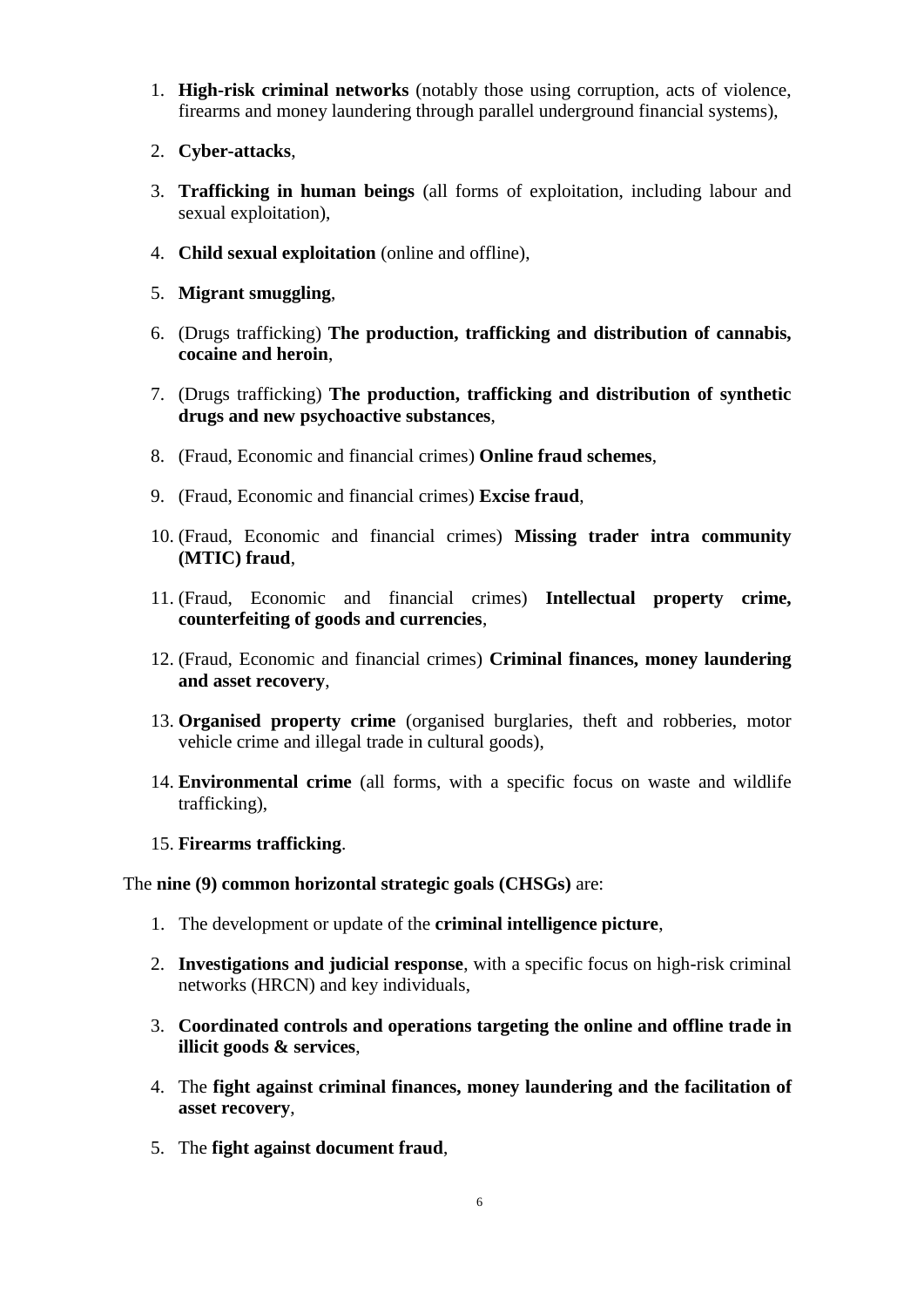- 6. **Capacity building through training, networking and innovation**,
- 7. **Prevention, awareness raising and harm reduction, early identification of and assistance to victims**,
- 8. The **expansion of the external dimension of EMPACT** and the cooperation with non-EU partners (non-EU countries, international organisations and partners), on the basis of a zero-cost participation<sup>22</sup>,
- 9. The use of the **'administrative approach'** against serious and organised crime.

\*\*\*

The specific action proposed **can include** the following activities and EMPACT operational actions<sup>23</sup>:

- Actions to develop or keep updated, through the detection of intelligence gaps, the monitoring of threats, trends and new developments, and the identification of links to other crime areas, the strategic and operational intelligence picture relating to each EU crime priority, including strategic analyses and relevant data collection, including the update of databases in two or more Member States to improve in an harmonized way the intelligence picture of specific threats,
- Consultancy services, including external expertise from the academic or private sector, and actions to strengthen the cooperation with these sectors,
- Coordinated detection measures, investigations, prosecutions and operations disrupting criminal networks,
- Operational meetings and/or visits directly related to an investigation,
- Cyber patrols and action days, preventive, proactive and reactive action days/initiatives – online, postal, land, maritime, air, etc.–, including regional action days,
- Capacity building, awareness sessions, meetings, conferences, workshops, exercises and dissemination activities (provided that these events are not meetings taking place in the EU Agencies' Headquarters),
- Specialised education and training of staff and experts of law enforcement and judicial authorities and administrative agencies, including through the production of information material such handbooks or manuals, and exchange programs, taking into account operational needs and risk analyses, notably in the fields of financial investigation and on document fraud, and in cooperation with CEPOL and, when applicable, the European Judicial Training Network including on

<sup>&</sup>lt;sup>22</sup> For the involvement of third countries, Member States are strongly encouraged to resort to other types of funding, notably grant schemes managed by Europol and projects financially supported by DG NEAR (European Neighbourhood and Enlargement Negotiations) and DG INTPA (International Partnerships).

 $^{23}$  The list is not an exhaustive. Applicants can also consult the indicative list of "type of possible actions" in the Multi-Annual Strategic Plan (MASP) for the EMPACT cycle 2022-2025.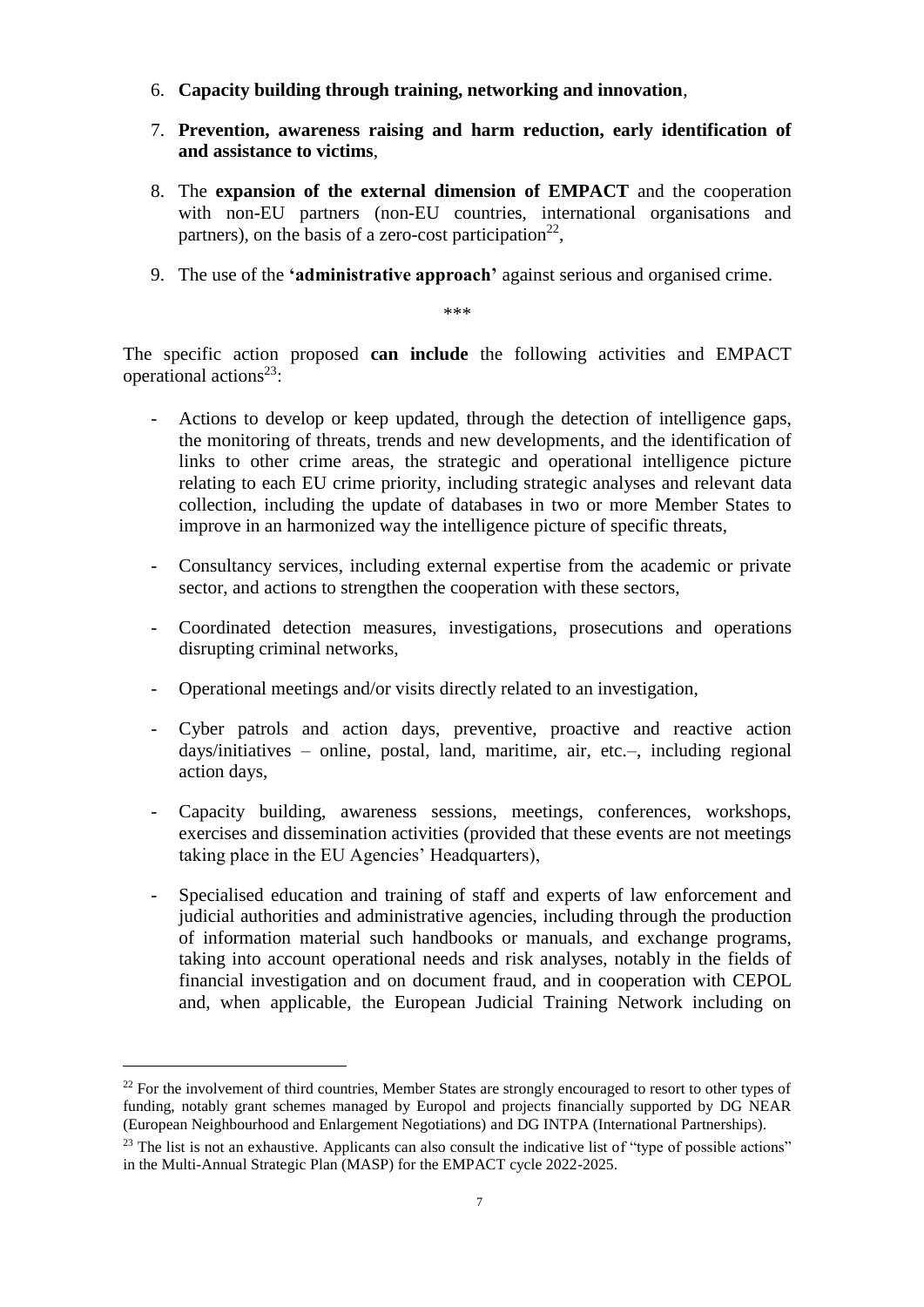prevention policies with special emphasis on fundamental rights and nondiscrimination,

- Actions to support thematic or cross-theme networks of specialised national units and national contact points to improve mutual confidence, exchange and dissemination of know-how, information, experiences and best practices, pooling of resources and expertise in joint centres,
- Actions empowering communities to develop local approaches and prevention policies or initiatives, and awareness-raising and communication activities among stakeholders and the general public on Union security policies and EMPACT activities,
- Actions to better identify and assist victims of crime(s),
- Actions which require the purchase or hire of (special) equipment needed for an investigation, and/or equipment or real estate rented for covert operations (within the limit of the 35% threshold stipulated in Article 13(7) of ISF Regulation<sup>24</sup>),
- Informant rewards and flash money,
- Technical investigations: forensic and/or scientific analysis, IT or linguistic services delivered by third parties,
- Equipment, means of transport, communication systems and security-relevant facilities (within the limit of the 35% threshold stipulated in Article 13(7) of ISF Regulation<sup>25</sup>),
- Rental or acquisition of supplies or goods not relating to an investigation but necessary to the implementation,
- Cost of staff involved in the actions that are supported by the Fund or actions requiring involvement of staff for technical or security-related reasons.

The specific action proposed **should not include** activities related to<sup>26</sup>:

- Meetings, workshops and events taking place at the Headquarters of EU institutions, bodies or Agencies supporting EMPACT (or any alternative premises made available by them in their respective host cities).
- Purely national actions needed to intensify the participation in EMPACT of a single Member State, as these activities should be funded via the National Programme.
- Actions limited to the maintenance of public order at national level.
- Actions with a military or defence purpose.

 $24$  This ceiling may be exceeded only in duly justified cases.

 $25$  This ceiling may be exceeded only in duly justified cases.

<sup>26</sup> See also Article 5 paragraph (5) [ISF Regulation.](https://eur-lex.europa.eu/legal-content/EN/TXT/?uri=CELEX%3A32021R1149)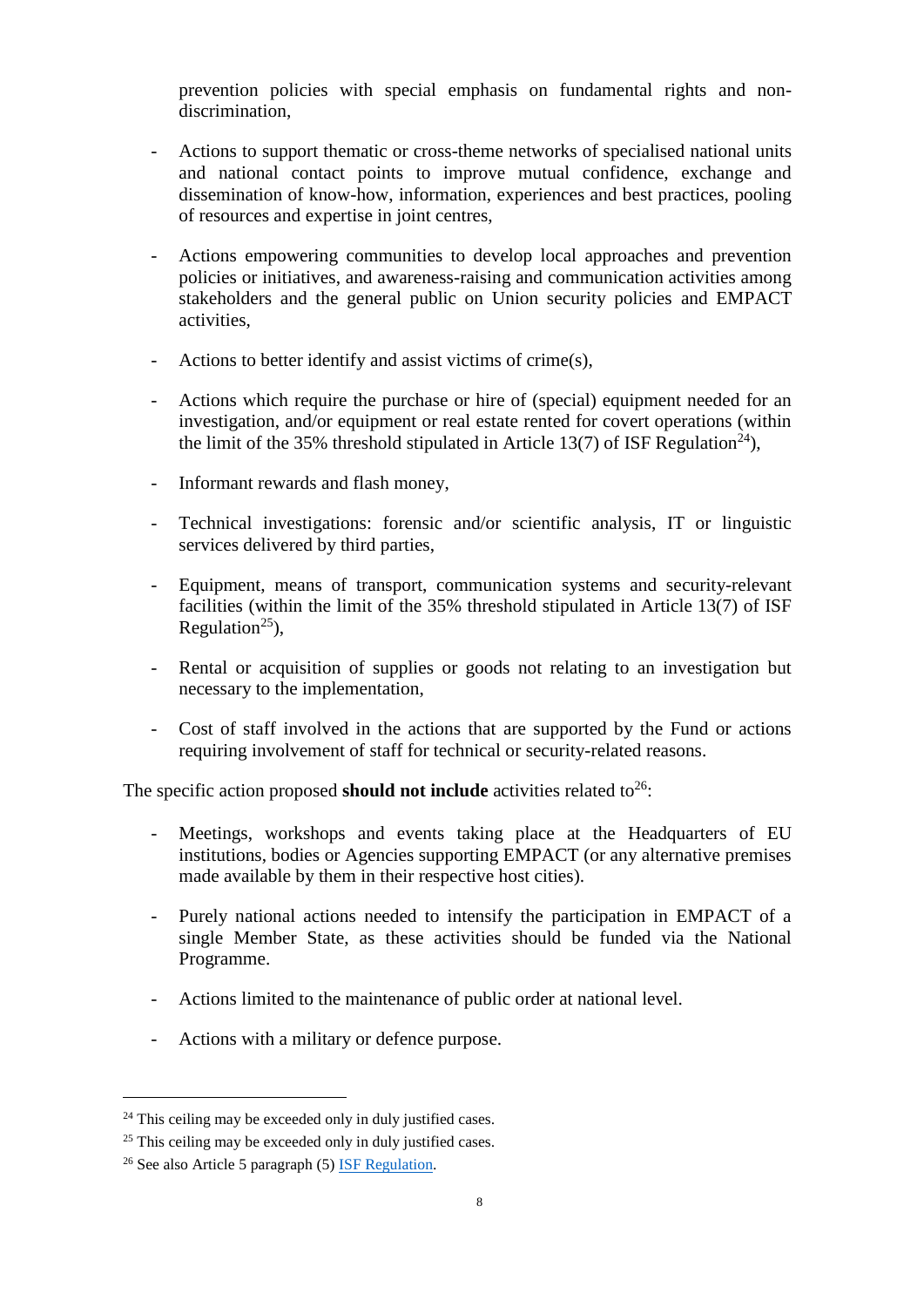- Equipment of which the primary purpose is customs control.
- Coercive equipment, including weapons, ammunition, explosives and riot batons, except for training purposes.
- Contribution (generally in cash) paid to third parties or used by law enforcement authorities to sustain an investigation, such as allowance for operational activities.
- Rewards for members of general public who contribute to arrests of fugitive criminals.
- Fictitious purchase (confidence buy) aiming at arresting suspects, identifying illegal production sites of illicit goods, seizing illegal goods or gaining access to intelligence through building a relationship of trust with a criminal network.
- Witness protection measures in the form of contribution to the expenses related to witness relocation.

For the last four points only, Member States should resort to the EMPACT funding scheme managed by Europol, namely the high-value grants (HVGs) and low-value grants (LVGs).

## **3.4. Expected results following the call**

Beyond unlocking the timeframe of the actions by providing Member States with an opportunity to access funds to be used over the whole lifespan of the upcoming EMPACT cycle (2022-2025), the (non-exhaustive) expected results would be:

- The development of complex and long-term activities against organised and serious international crime, which would significantly disrupt criminal networks, criminal business models, and lead to the arrests of criminal individual entrepreneurs,
- An increase in the number of joint cyber patrols and preventive, proactive and reactive action days/initiatives,
- A stronger focus on new priorities and long-lasting issues e.g. high-risk criminal networks (HRCNs), the trafficking in human beings, etc. – that require a collective effort,
- The protection of the legal infrastructure and economy against infiltration of illicit activities and undermining effects of organised crime,
- An increase of the freezing, confiscation and recovery of proceeds of crime,
- The integration of financial investigation techniques into serious organised crime investigations (for the benefit of understanding criminal structures and not only for asset recovery / for the benefit of identifying victims and working on victims' compensation),
- The enhancement of the fight against corruption,
- The development of innovative and collaborative solutions based on undertaken criminal investigations and operations, as well as on identified operational needs,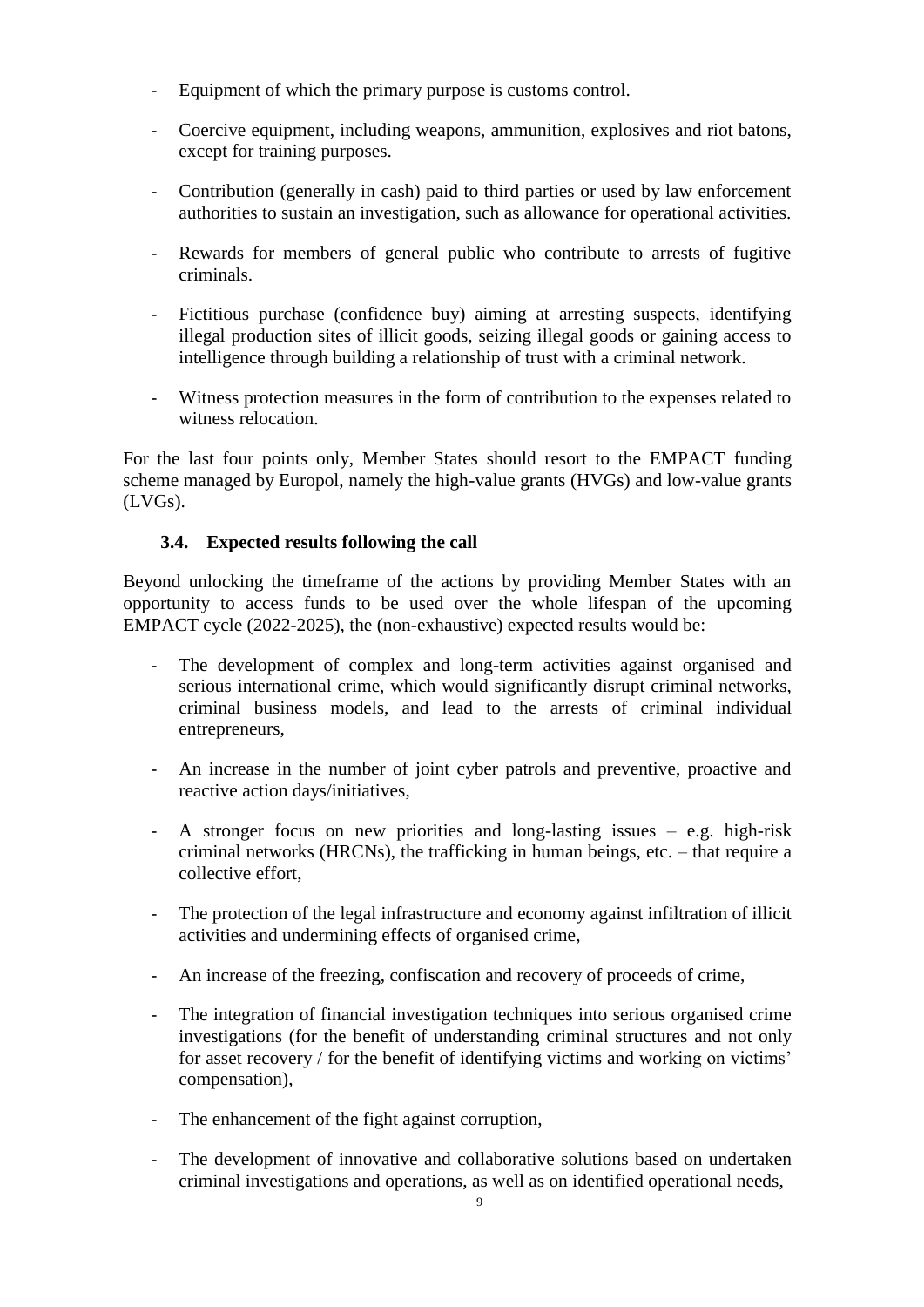- Stronger capacity building and specialised education measures, of actions empowering communities to develop local approaches and prevention policies or initiatives, of actions to better identify and assist victims of crime(s),
- The protection of (possible) victims and preventing young people becoming an offender, as well as the reduction of risk of crime occurring, including recidivism,
- The ownership and active involvement of Member States and increase awareness among frontline officers,
- The increase of the participation of national competent agencies and authorities and foster the overall multidisciplinary aspect of EMPACT (e.g. Member States could send multiple representatives from different national agencies to meetings, or engage them in actions, etc.),
- The enhancement of multinational Law Enforcement and Judicial cooperation and coordination, better global threat response and EU.

## **3.5. Target audience for the call**

 $\overline{a}$ 

The Member States 'driving' (and 'co-driving') the various EMPACT OAPs, or specifically involved in the implementation of a strategic goal, form the prime target audience for this call, together with their partners and following up a detailed partnership agreement.

Should Member States be 'driving' several OAPs, they can submit several applications. Theoretically, one application should be submitted per OAP or topic.

The lead Member State will have to make sure that all participating Member States (codrivers, action (co)leaders and participants) duly sign the "Partnership Declaration Form" and are listed in the Application Form indicating the share each will receive from the top up amount allocated if the project proposal is successful. Based on this common agreement, each partner will have a role and resulting responsibilities in the implementation of the project and delivering on its objectives.

Activities and operational actions could involve third countries that are participating in EMPACT (bearing in mind that third countries could not benefit directly from EU funding).

EU Institutions, Bodies and Agencies would not be directly eligible, yet applicants would have to make them aware of the projects and coordinate with them, whenever relevant.

EMPACT stakeholders (Member States in the first place, in their capacity of "Drivers" of the EMPACT OAPs) must bear in mind that '*under no circumstances shall the same costs be financed twice by the Union budget*' <sup>27</sup>. "*Double funding*", which is the situation where the same costs for the same activity are funded twice through the use of EU funds, is prohibited. Nevertheless, different activities can have different funding sources. In the EMPACT context, and for the sake of illustrating, this means that two different

<sup>&</sup>lt;sup>27</sup> Article 191 [EU Financial Regulation](https://op.europa.eu/en/publication-detail/-/publication/e9488da5-d66f-11e8-9424-01aa75ed71a1/language-en/format-PDF/source-86606884) – "principle of non-cumulative award and prohibition of double funding".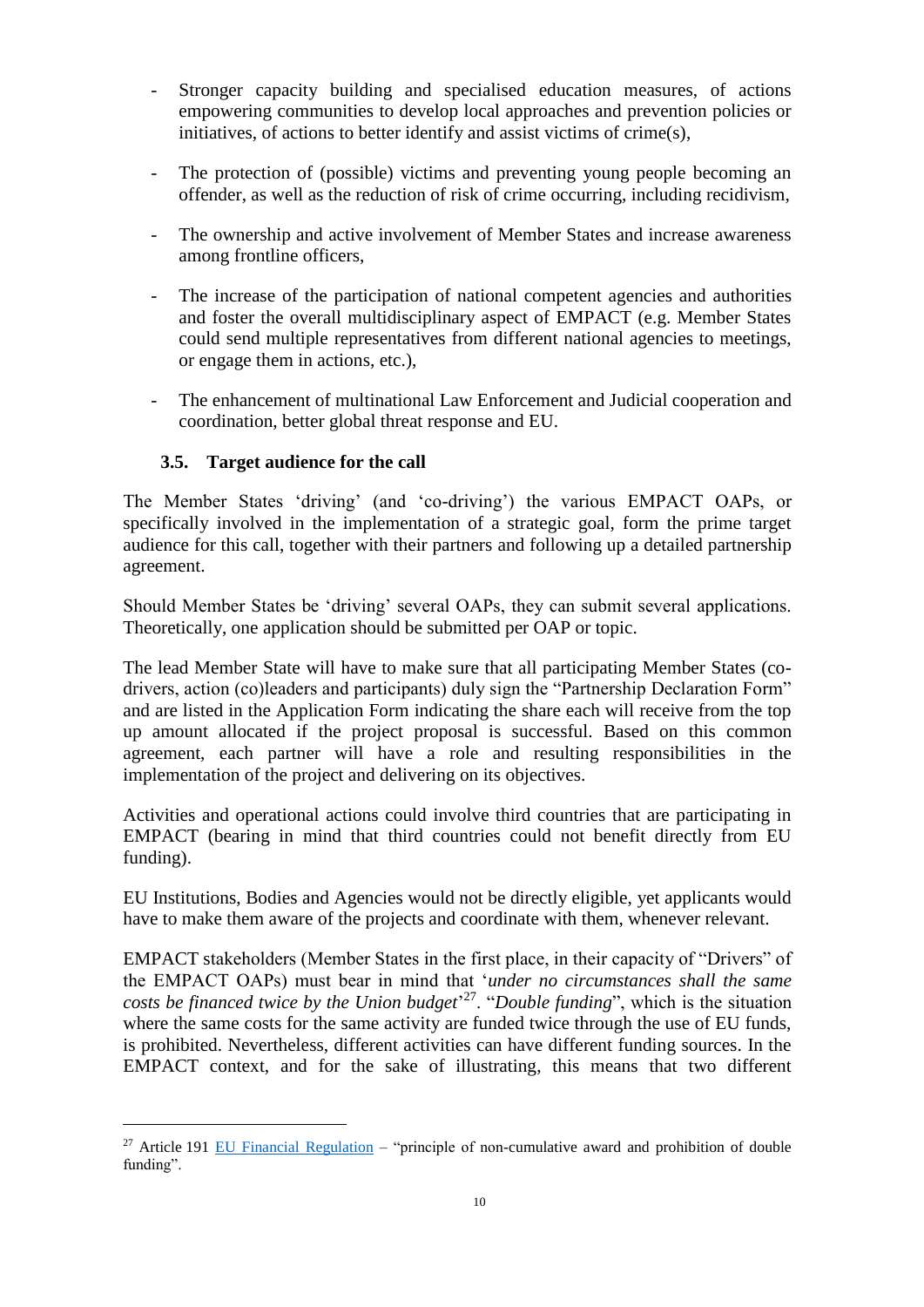EMPACT activities under the same EMPACT OAP or operational action (OA) may have two different funding sources.

Therefore, EMPACT stakeholders, and notably the 'Drivers', must ensure sound financial management and properly 'combine' funding opportunities, whenever appropriate. To avoid the risk of "*double funding*", applicants must indicate in the application form how their project proposal for the "Specific Action EMPACT" is complementary with Member States' ISF programmes and other EU funding instruments.

## **4. PROCEDURE FOR APPLICATION**

#### **4.1. Admissibility and assessment aspects**

All EU Member States participating in the ISF and involved in EMPACT – notably in the capacity of 'Driver', 'Co-Driver', 'Action (co-) Leader', 'Participants', 'Coordinator of a CHSG<sup> $28$ </sup> – are eligible.

## **The specific action proposed should not start before 1 January 2022 and be completed by 31 December 2025.**

The proposals submitted by the Member States will be assessed by DG HOME.

To be considered admissible a proposal:

- 1. has to be submitted within the deadline (see below) to the ISF specific actions functional mailbox [HOME-ISF-SPECIFIC-ACTIONS@ec.europa.eu](mailto:HOME-ISF-SPECIFIC-ACTIONS@ec.europa.eu) in the official ISF/2022/SA/2.2.1 Application Form attached to this Note, together with its annexes<sup>29</sup>, and readable and complete (all fields necessary for assessment are filled in)
- 2. has to be submitted by the Managing Authority on behalf of the entity in the Member State that will be responsible for the implementation of the specific action,
- 3. has to identify a project beneficiary (an entity) that will be responsible for the implementation of the action in the Member State (in the lead for the action),
- 4. has to include partnership declaration forms of all participating Member States, involved in the project proposal.

Other entities can be involved in the implementation of the action as co-beneficiaries.

DG HOME will assess admissible proposals on the basis of the following award criteria:

#### **A. Relevance**:

 $\overline{a}$ 

1. **Clarity, correspondence and consistency** of the objectives and scope of the proposed specific action seen against the objectives and expected impact/outcomes (if applicable) as identified in this call for expression of interest. The Member States having expressed interest should demonstrate

<sup>&</sup>lt;sup>28</sup> See Council document 10491/1/21 REV 1 (EU LIMITE) 'identification of the relevant actors'.

 $29$  The Commission may still need to update the Application Form and its annexes in January 2022.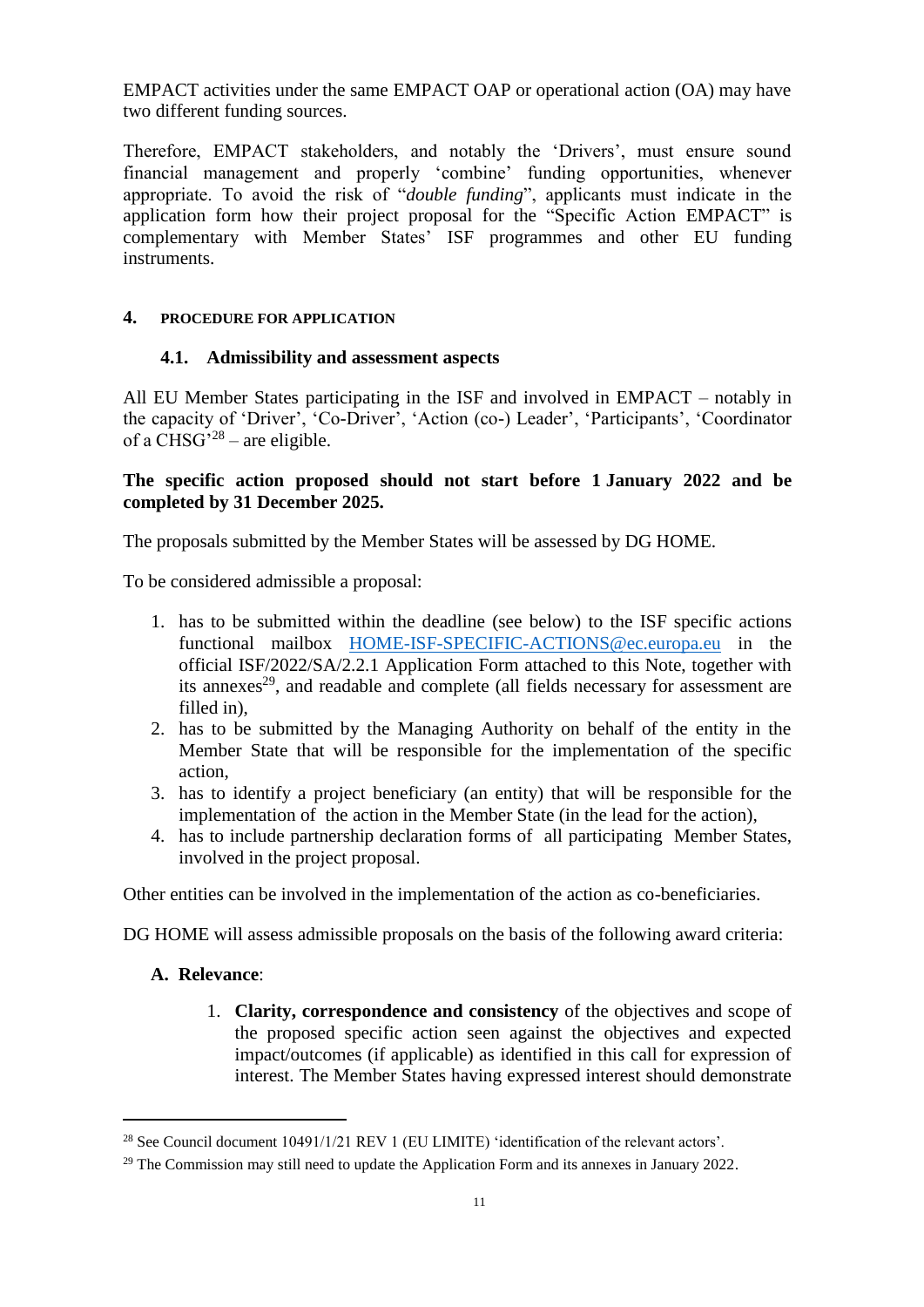that extra support and participation in the specific action may effectively contribute to the overall objectives of the European Multidisciplinary Platform Against Criminal Threats (EMPACT).

2. **Cost-effectiveness, sustainability and complementarity with other funding sources for EMPACT**: the Member State(s) should present the amount of financial support requested and its appropriateness in relation to the scale and type of the activities (personnel, equipment, travel, etc.), and to the (long-term) expected results. It should also demonstrate the overall costs effectiveness and value for money, as well as the complementarity with other funding sources, notably with: the 'EMPACT grants' (HVGs/LVGs) and other grants managed by Europol (High-Value Targets/Operational Task Forces – HVT/OTF, law enforcement activities against euro counterfeiting), the financial support provided by EU Agencies other than Europol (e.g. Eurojust and the Joint Investigation Teams (JIT) grants, Frontex, CEPOL, etc.), the ISF-Police targeted calls for proposals under Union Actions and other possible EU funding instruments relevant for the EMPACT crime priorities (e.g. the 'Pericles programme' that aims to combat euro-counterfeiting, etc.), the Member States' ISF Programmes.

## **B. Quality and content**:

- 1. **Maturity of the proposal**, the **appropriateness of the design** and planned implementation, notably through the EMPACT operational action plans (OAPs), taking into account the envisaged activities methodology (including operational and financial management), the **organisation of work and strategy for project management and monitoring**, the innovative aspect of the content of the proposal (approach, actions, tools, equipment, etc.), the expected results and evaluation as well as the measures undertaken to mitigate the identified risks.
- 2. **Level of involvement and cooperation of all relevant competent authorities from the group of EU Member States working in EMPACT**: police, gendarmes, border guards, customs and tax authorities and other specialised law enforcement services in relation to the prevention, detection and investigation of criminal offences, prosecutors and judges, public and private entities involved in the tackling of the identified issues, etc.
- 3. **Involvement of all relevant EU entities (Institutions, Bodies and Agencies)**: e.g. Europol, with a commitment to introducing (operational) information into Europol systems and involving the relevant Europol Analysis Projects; Eurojust with a commitment to involve prosecutors and recourse to joint investigation teams; CEPOL with a commitment to work together with the agency on capacity building activities; Frontex with a commitment to address the challenges at the EU's external borders and the cross-border crime dimension, the relevant Commission services, OLAF, etc.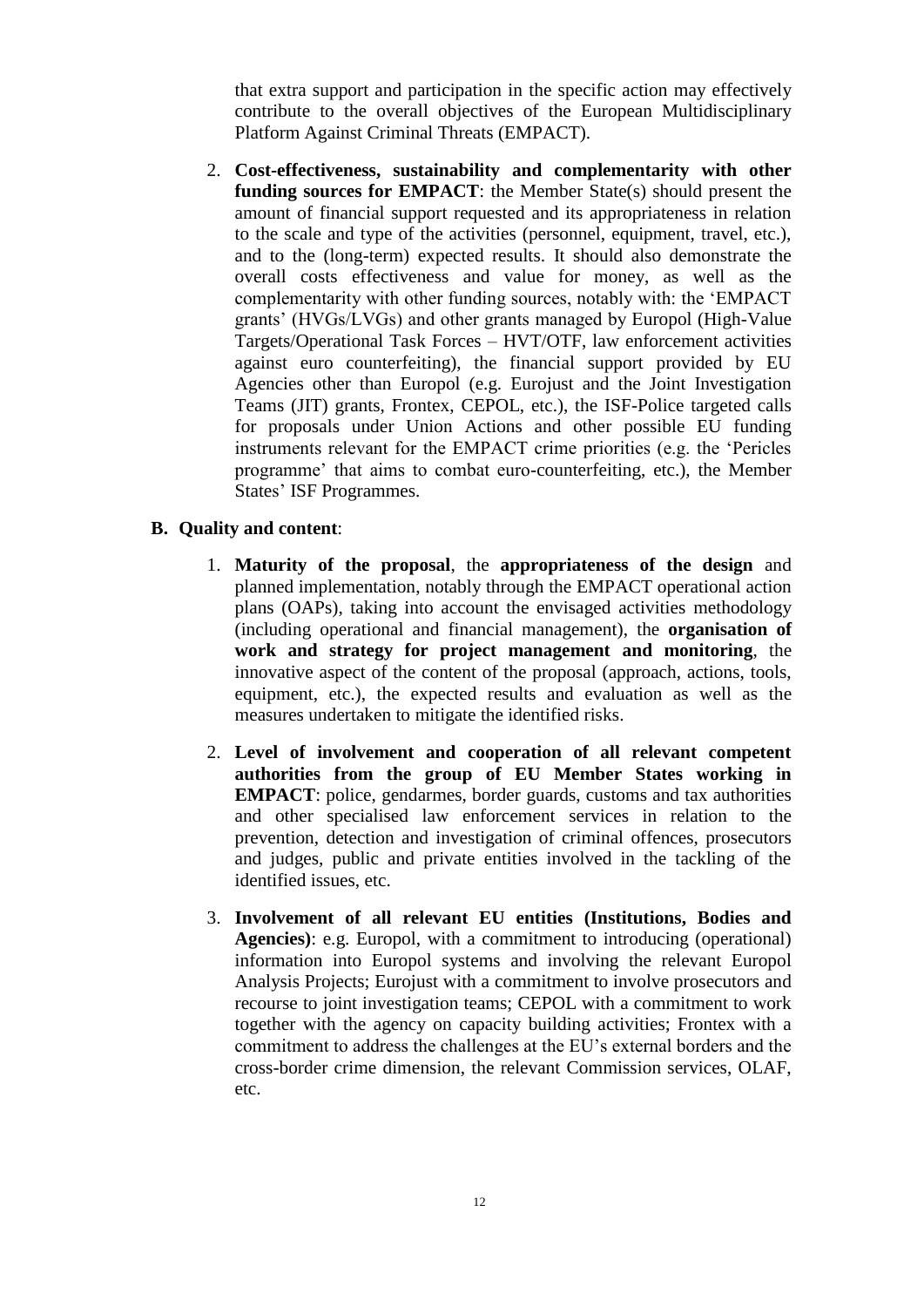## **C. Impact of the project**:

- 1. **The impact or effect** of the proposed specific action in relation to the objective of the call for expression of **interest for the EU (Union added value)**.
- 2. The Member State(s) should demonstrate that extra funding available under the programme financed from the ISF may effectively **contribute to achieving the priorities and expected outcomes of this Call, notably regarding the output and results indicators** listed in Annex VIII of the ISF regulation (see Annex 3), as well as regarding the implementation of the EMPACT common horizontal strategic goals (CHSGs) and the achievement of the key performance indicators (KPIs) mentioned in the MASP.
- 3. The Member State(s) should also describe efforts to **disseminate and communicate the results** of the project.

Member State(s) should also ensure respect for the horizontal principles described in Article 9 or the Regulation (EU)  $2021/1060^{30}$ .

## **4.2. Application procedure**

 $\overline{a}$ 

**Deadline for the application**: Member States are invited to submit their proposals **by 31 March 2022** at the latest, using the official ISF/2022/SA/2.2.1 Application Form attached to this Note, together with its annexes.

The proposals should be submitted to the ISF specific actions functional mailbox [HOME-ISF-SPECIFIC-ACTIONS@ec.europa.eu.](mailto:HOME-ISF-SPECIFIC-ACTIONS@ec.europa.eu) Member States may submit additional documentation if necessary.

**Deadline for any clarification requests:** Member States can send requests **by 18 March 2022** at the latest to [HOME-AFFAIRS-FUNDS-COMMITTEE@ec.europa.eu.](mailto:HOME-AFFAIRS-FUNDS-COMMITTEE@ec.europa.eu)

The Commission may also contact the lead Member State to request further specific information. A reply should be provided by the Member Sate within 3 working days.

In order to ensure equal and fair treatment of the proposals and allow the Commission to allocate at the same date all the available funding, DG HOME will assess all proposals simultaneously. Therefore, proposals submitted after the deadline will not be admissible.

The Members of the Committee for the Home Affairs Funds will be informed at the latest 10 working days before the deadline for the submission of the proposals in case the deadline for the submission of proposals is extended.

<sup>30</sup> [Regulation \(EU\) 2021/1060](https://eur-lex.europa.eu/legal-content/EN/TXT/PDF/?uri=CELEX:32021R1060&rid=1) of the European Parliament and of the Council of 24 June 2021 laying down common provisions on the European Regional Development Fund, the European Social Fund Plus, the Cohesion Fund, the Just Transition Fund and the European Maritime, Fisheries and Aquaculture Fund and financial rules for those and for the Asylum, Migration and Integration Fund, the Internal Security Fund and the Instrument for Financial Support for Border Management and Visa Policy.